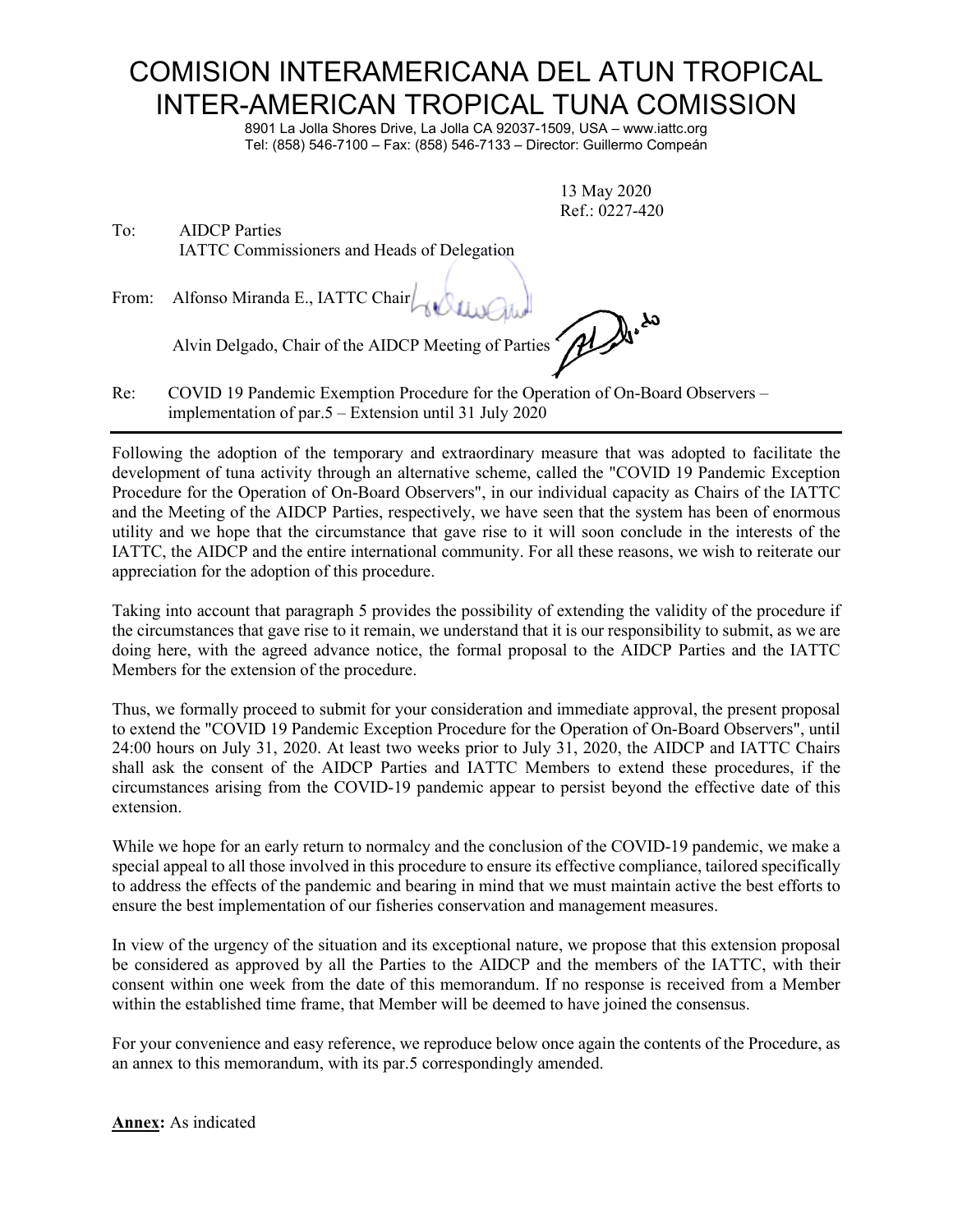## **Annex**

## **COVID 19 PANDEMIC EXEMPTION PROCEDURE FOR THE OPERATION OF ON-BOARD OBSERVERS**

The *Inter-American Tropical Tuna Commission (IATTC)*, in consultation by correspondence, and the *Agreement on the International Dolphin Conservation Program (AIDCP)*, through consultation between the Parties:

*Bearing in mind* the obligations assumed by the IATTC CPCs under the provisions of the Antigua Convention and in particular Resolution C-09-04, as well as the obligations adopted by the Parties to the Agreement on the International Dolphin Conservation Program, in particular those set out in Paragraph 2 of Annex II thereto;

*Convinced* that regular and timely reporting of information on fishing by vessels at sea is important in the implementation of the conservation and management measures adopted by the Commission;

*Recognizing* that the World Health Organization declared on 11 March 2020 the pandemic from the virus known as COVID-19;

*Recognizing* that around the world, countries had to react by establishing restrictions on the internal and international movement of people in order to prevent the spread of the disease, which directly impacts the operations of placing observers on board vessels covered by the obligation to carry observers on board;

*Aware* of the importance of safeguarding individual and public health, and also of ensuring the conservation of the species covered by the IATTC and the AIDCP, without detriment to the food security and productivity of the countries;

*Convinced* of the need to adopt transitional and exceptional measures that will make it possible to ensure the continuity of fishing operations without detriment to the capture of data as a fundamental basis of fisheries management;

*Determined* to ensure that the exceptional measures to be adopted are proportionate and do not unnecessarily undermine existing measures or the broader management regime;

*Agree*:

- 1. These procedures apply only to the observer requirements established in Annex II of the AIDCP, paragraph 2, as endorsed in IATTC Resolution C-09-04.
- 2. Any vessel for which it is impossible to place an observer on board in compliance with the applicable IATTC and AIDCP rules due to operational and logistical constraints arising from the actions taken by governments or organizations to safeguard health shall be exempted of its corresponding observer obligations;
- 3. This temporary exemption shall not constitute a blanket suspension of the obligation of carrying an observer on board, but shall be granted case-by-case for each vessel and for each trip, according to the following procedure:
	- i. Owners and operators of vessels shall continue requesting the placement of observers in accordance with the applicable AIDCP and IATTC rules and procedures;